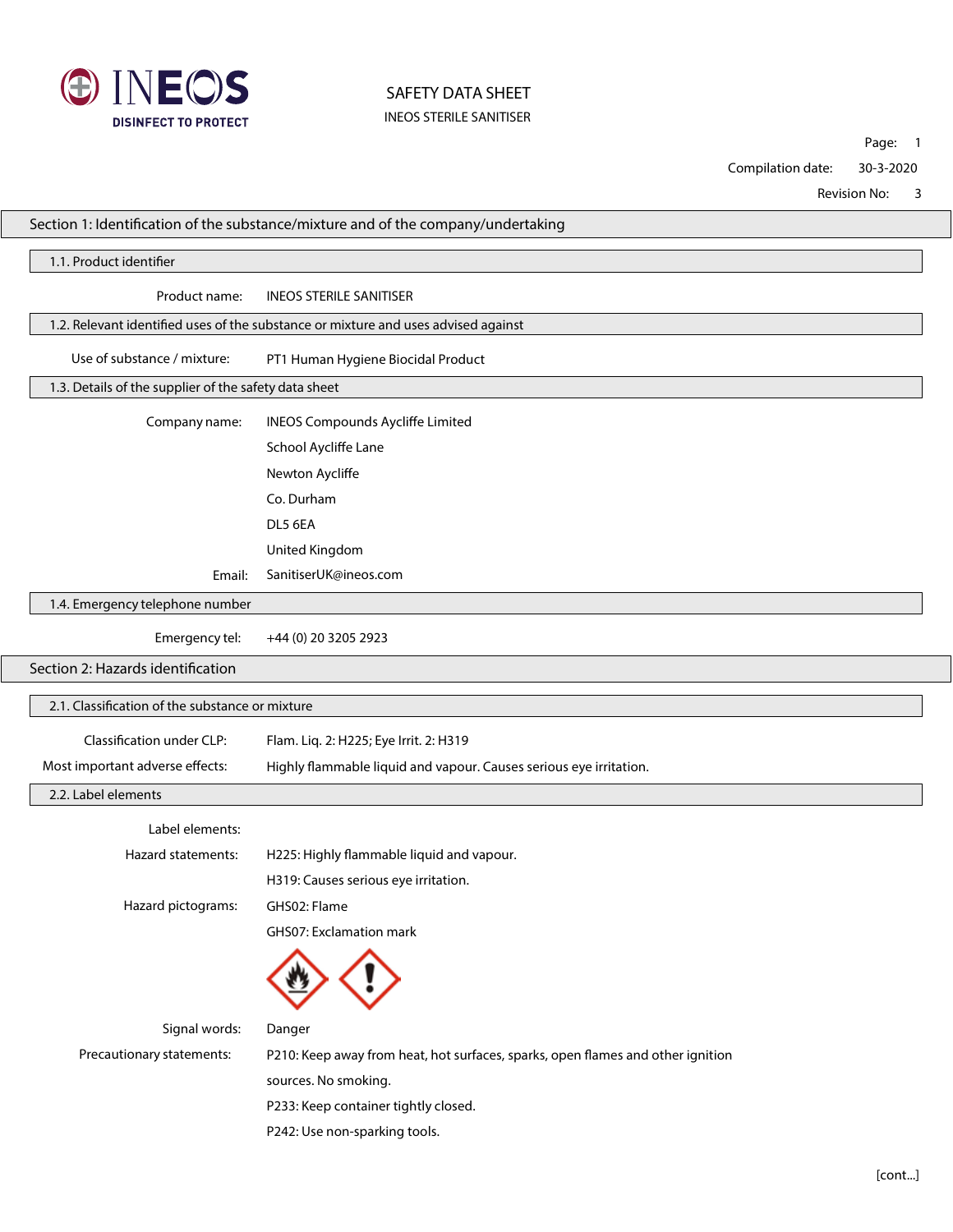

Page: 2

P243: Take action to prevent static discharges. P305+P351+P338: IF IN EYES: Rinse cautiously with water for several minutes. Remove contact lenses, if present and easy to do. Continue rinsing. P337+P313: If eye irritation persists: Get medical advice/attention. P403+P235: Store in a well-ventilated place. Keep cool.

#### 2.3. Other hazards

PBT: This product is not identified as a PBT/vPvB substance.

### Section 3: Composition/information on ingredients

3.2. Mixtures

### Hazardous ingredients:

ETHANOL

| <b>EINECS</b> | CAS           | PBT/WEL                                                 | <b>CLP Classification</b> | Percent |
|---------------|---------------|---------------------------------------------------------|---------------------------|---------|
| 200-578-6     | $64 - 17 - 5$ | Substance with a Community<br>vorkplace exposure limit. | Flam. Lig. 2: H225        | 70-90%  |

#### Section 4: First aid measures

|                                                                                 | 4.1. Description of first aid measures                                                |  |  |  |  |  |
|---------------------------------------------------------------------------------|---------------------------------------------------------------------------------------|--|--|--|--|--|
| Skin contact:                                                                   | Not applicable.                                                                       |  |  |  |  |  |
| Eye contact:                                                                    | Bathe the eye with running water for 15 minutes.                                      |  |  |  |  |  |
| Ingestion:                                                                      | Wash out mouth with water.                                                            |  |  |  |  |  |
| Inhalation:                                                                     | Consult a doctor.                                                                     |  |  |  |  |  |
| 4.2. Most important symptoms and effects, both acute and delayed                |                                                                                       |  |  |  |  |  |
| Skin contact:                                                                   | There may be mild irritation at the site of contact.                                  |  |  |  |  |  |
| Eye contact:                                                                    | There may be irritation and redness.                                                  |  |  |  |  |  |
| Ingestion:                                                                      | There may be irritation of the throat.                                                |  |  |  |  |  |
| Inhalation:                                                                     | No symptoms.                                                                          |  |  |  |  |  |
| 4.3. Indication of any immediate medical attention and special treatment needed |                                                                                       |  |  |  |  |  |
| Immediate / special treatment:                                                  | Not applicable.                                                                       |  |  |  |  |  |
| Section 5: Fire-fighting measures                                               |                                                                                       |  |  |  |  |  |
| 5.1. Extinguishing media                                                        |                                                                                       |  |  |  |  |  |
| Extinguishing media:                                                            | Suitable extinguishing media for the surrounding fire should be used. Use water spray |  |  |  |  |  |
|                                                                                 | to cool containers.                                                                   |  |  |  |  |  |
| 5.2. Special hazards arising from the substance or mixture                      |                                                                                       |  |  |  |  |  |
| Exposure hazards:                                                               | Flammable.                                                                            |  |  |  |  |  |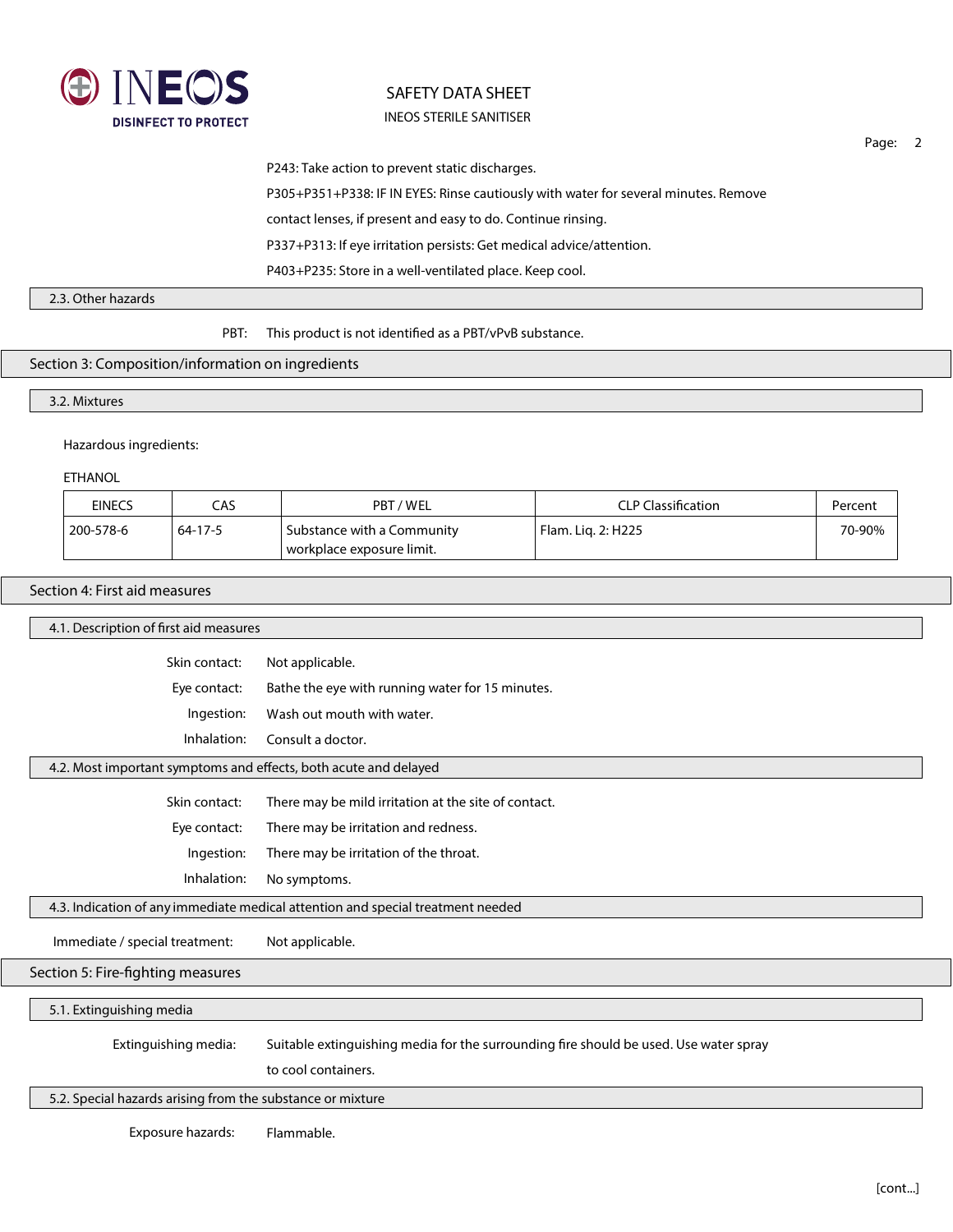

|                                                                                     |                           |                     |                                                                       |                                                                                       |              | Page: | 3 |  |
|-------------------------------------------------------------------------------------|---------------------------|---------------------|-----------------------------------------------------------------------|---------------------------------------------------------------------------------------|--------------|-------|---|--|
| 5.3. Advice for fire-fighters                                                       |                           |                     |                                                                       |                                                                                       |              |       |   |  |
|                                                                                     | Advice for fire-fighters: | with skin and eyes. |                                                                       | Wear self-contained breathing apparatus. Wear protective clothing to prevent contact  |              |       |   |  |
| Section 6: Accidental release measures                                              |                           |                     |                                                                       |                                                                                       |              |       |   |  |
| 6.1. Personal precautions, protective equipment and emergency procedures            |                           |                     |                                                                       |                                                                                       |              |       |   |  |
| Personal precautions:<br>Refer to section 8 of SDS for personal protection details. |                           |                     |                                                                       |                                                                                       |              |       |   |  |
| 6.2. Environmental precautions                                                      |                           |                     |                                                                       |                                                                                       |              |       |   |  |
| Environmental precautions:                                                          |                           |                     |                                                                       | Do not discharge into drains or rivers. Contain the spillage using bunding.           |              |       |   |  |
| 6.3. Methods and material for containment and cleaning up                           |                           |                     |                                                                       |                                                                                       |              |       |   |  |
|                                                                                     | Clean-up procedures:      |                     |                                                                       | Absorb into dry earth or sand. Transfer to a closable, labelled salvage container for |              |       |   |  |
|                                                                                     |                           |                     | disposal by an appropriate method.                                    |                                                                                       |              |       |   |  |
| 6.4. Reference to other sections                                                    |                           |                     |                                                                       |                                                                                       |              |       |   |  |
| Reference to other sections:                                                        |                           |                     | Refer to section 8 of SDS.                                            |                                                                                       |              |       |   |  |
| Section 7: Handling and storage                                                     |                           |                     |                                                                       |                                                                                       |              |       |   |  |
| 7.1. Precautions for safe handling                                                  |                           |                     |                                                                       |                                                                                       |              |       |   |  |
| Handling requirements:<br>Not applicable.                                           |                           |                     |                                                                       |                                                                                       |              |       |   |  |
| 7.2. Conditions for safe storage, including any incompatibilities                   |                           |                     |                                                                       |                                                                                       |              |       |   |  |
|                                                                                     | Storage conditions:       |                     | Store in a cool, well ventilated area. Keep container tightly closed. |                                                                                       |              |       |   |  |
| 7.3. Specific end use(s)                                                            |                           |                     |                                                                       |                                                                                       |              |       |   |  |
|                                                                                     | Specific end use(s):      |                     | PT1 Human Hygiene Biocidal Product                                    |                                                                                       |              |       |   |  |
| Section 8: Exposure controls/personal protection                                    |                           |                     |                                                                       |                                                                                       |              |       |   |  |
| 8.1. Control parameters                                                             |                           |                     |                                                                       |                                                                                       |              |       |   |  |
|                                                                                     |                           |                     |                                                                       |                                                                                       |              |       |   |  |
| <b>ETHANOL</b>                                                                      | Hazardous ingredients:    |                     |                                                                       |                                                                                       |              |       |   |  |
|                                                                                     |                           |                     |                                                                       |                                                                                       |              |       |   |  |
| Workplace exposure limits:                                                          |                           |                     |                                                                       | Respirable dust:                                                                      |              |       |   |  |
| State                                                                               | 8 hour TWA                |                     | 15 min. STEL                                                          | 8 hour TWA                                                                            | 15 min. STEL |       |   |  |
| UK                                                                                  |                           | 1920 mg/m3          |                                                                       |                                                                                       |              |       |   |  |
| <b>DNEL/PNEC Values</b>                                                             |                           |                     |                                                                       |                                                                                       |              |       |   |  |
|                                                                                     | DNEL / PNEC               | No data available.  |                                                                       |                                                                                       |              |       |   |  |

8.2. Exposure controls

Engineering measures: Not applicable.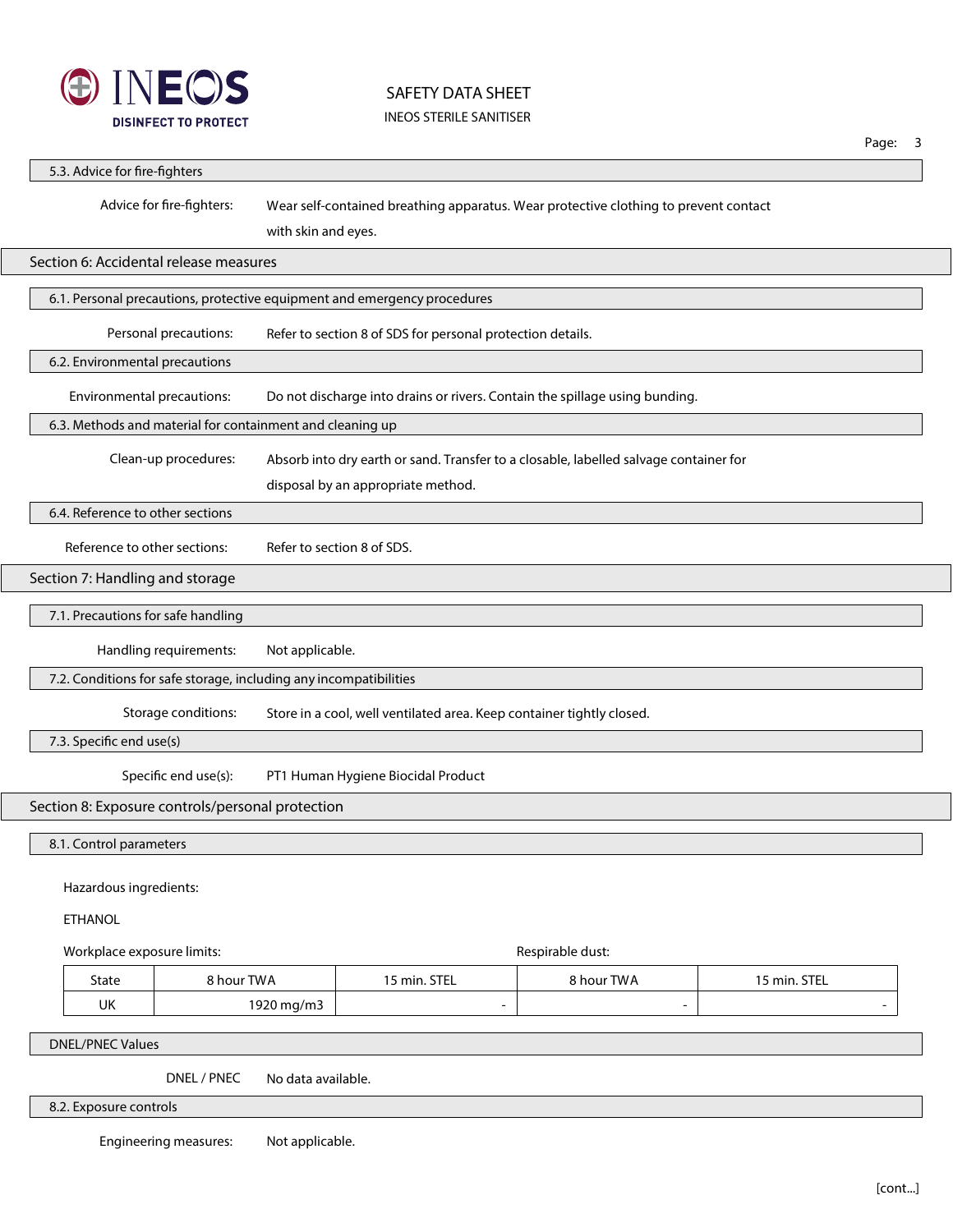

|                                            |                                                                                                                                                                                                                                                                                                                                                                                                                                                                                                                                                                 | Page: | 4 |  |  |
|--------------------------------------------|-----------------------------------------------------------------------------------------------------------------------------------------------------------------------------------------------------------------------------------------------------------------------------------------------------------------------------------------------------------------------------------------------------------------------------------------------------------------------------------------------------------------------------------------------------------------|-------|---|--|--|
| Respiratory protection:                    | Respiratory protection not required.                                                                                                                                                                                                                                                                                                                                                                                                                                                                                                                            |       |   |  |  |
| Hand protection:                           | Not applicable.                                                                                                                                                                                                                                                                                                                                                                                                                                                                                                                                                 |       |   |  |  |
| Eye protection:                            | Not applicable.                                                                                                                                                                                                                                                                                                                                                                                                                                                                                                                                                 |       |   |  |  |
| Skin protection:                           | Not applicable.                                                                                                                                                                                                                                                                                                                                                                                                                                                                                                                                                 |       |   |  |  |
|                                            |                                                                                                                                                                                                                                                                                                                                                                                                                                                                                                                                                                 |       |   |  |  |
|                                            |                                                                                                                                                                                                                                                                                                                                                                                                                                                                                                                                                                 |       |   |  |  |
| State:                                     | Section 9: Physical and chemical properties<br>9.1. Information on basic physical and chemical properties<br>Liquid<br>Other information:<br>No data available.<br>Stable under recommended transport or storage conditions.<br>Reactivity:<br>Chemical stability:<br>Stable under normal conditions.<br>Hazardous reactions:<br>Hazardous reactions will not occur under normal transport or storage conditions.<br>Decomposition may occur on exposure to conditions or materials listed below.<br>Conditions to avoid:<br>Heat. Flames. Sources of ignition. |       |   |  |  |
| 9.2. Other information                     |                                                                                                                                                                                                                                                                                                                                                                                                                                                                                                                                                                 |       |   |  |  |
|                                            |                                                                                                                                                                                                                                                                                                                                                                                                                                                                                                                                                                 |       |   |  |  |
| Section 10: Stability and reactivity       |                                                                                                                                                                                                                                                                                                                                                                                                                                                                                                                                                                 |       |   |  |  |
| 10.1. Reactivity                           |                                                                                                                                                                                                                                                                                                                                                                                                                                                                                                                                                                 |       |   |  |  |
|                                            |                                                                                                                                                                                                                                                                                                                                                                                                                                                                                                                                                                 |       |   |  |  |
| 10.2. Chemical stability                   |                                                                                                                                                                                                                                                                                                                                                                                                                                                                                                                                                                 |       |   |  |  |
|                                            |                                                                                                                                                                                                                                                                                                                                                                                                                                                                                                                                                                 |       |   |  |  |
| 10.3. Possibility of hazardous reactions   |                                                                                                                                                                                                                                                                                                                                                                                                                                                                                                                                                                 |       |   |  |  |
|                                            |                                                                                                                                                                                                                                                                                                                                                                                                                                                                                                                                                                 |       |   |  |  |
|                                            |                                                                                                                                                                                                                                                                                                                                                                                                                                                                                                                                                                 |       |   |  |  |
| 10.4. Conditions to avoid                  |                                                                                                                                                                                                                                                                                                                                                                                                                                                                                                                                                                 |       |   |  |  |
|                                            |                                                                                                                                                                                                                                                                                                                                                                                                                                                                                                                                                                 |       |   |  |  |
| 10.5. Incompatible materials               |                                                                                                                                                                                                                                                                                                                                                                                                                                                                                                                                                                 |       |   |  |  |
| Materials to avoid:                        | Alkali metals. Acid anhydrides.                                                                                                                                                                                                                                                                                                                                                                                                                                                                                                                                 |       |   |  |  |
| 10.6. Hazardous decomposition products     |                                                                                                                                                                                                                                                                                                                                                                                                                                                                                                                                                                 |       |   |  |  |
| Haz. decomp. products:                     | No data available.                                                                                                                                                                                                                                                                                                                                                                                                                                                                                                                                              |       |   |  |  |
| Section 11: Toxicological information      |                                                                                                                                                                                                                                                                                                                                                                                                                                                                                                                                                                 |       |   |  |  |
| 11.1. Information on toxicological effects |                                                                                                                                                                                                                                                                                                                                                                                                                                                                                                                                                                 |       |   |  |  |
| Hazardous ingredients:                     |                                                                                                                                                                                                                                                                                                                                                                                                                                                                                                                                                                 |       |   |  |  |
| <b>ETHANOL</b>                             |                                                                                                                                                                                                                                                                                                                                                                                                                                                                                                                                                                 |       |   |  |  |

| <b>IVN</b>       | <b>RAT</b> | LD50 | 1440 | mg/kg |
|------------------|------------|------|------|-------|
| <sup>'</sup> Orl | <b>MUS</b> | LD50 | 3450 | mg/kg |
| ' orl            | <b>RAT</b> | LD50 | 7060 | mg/kg |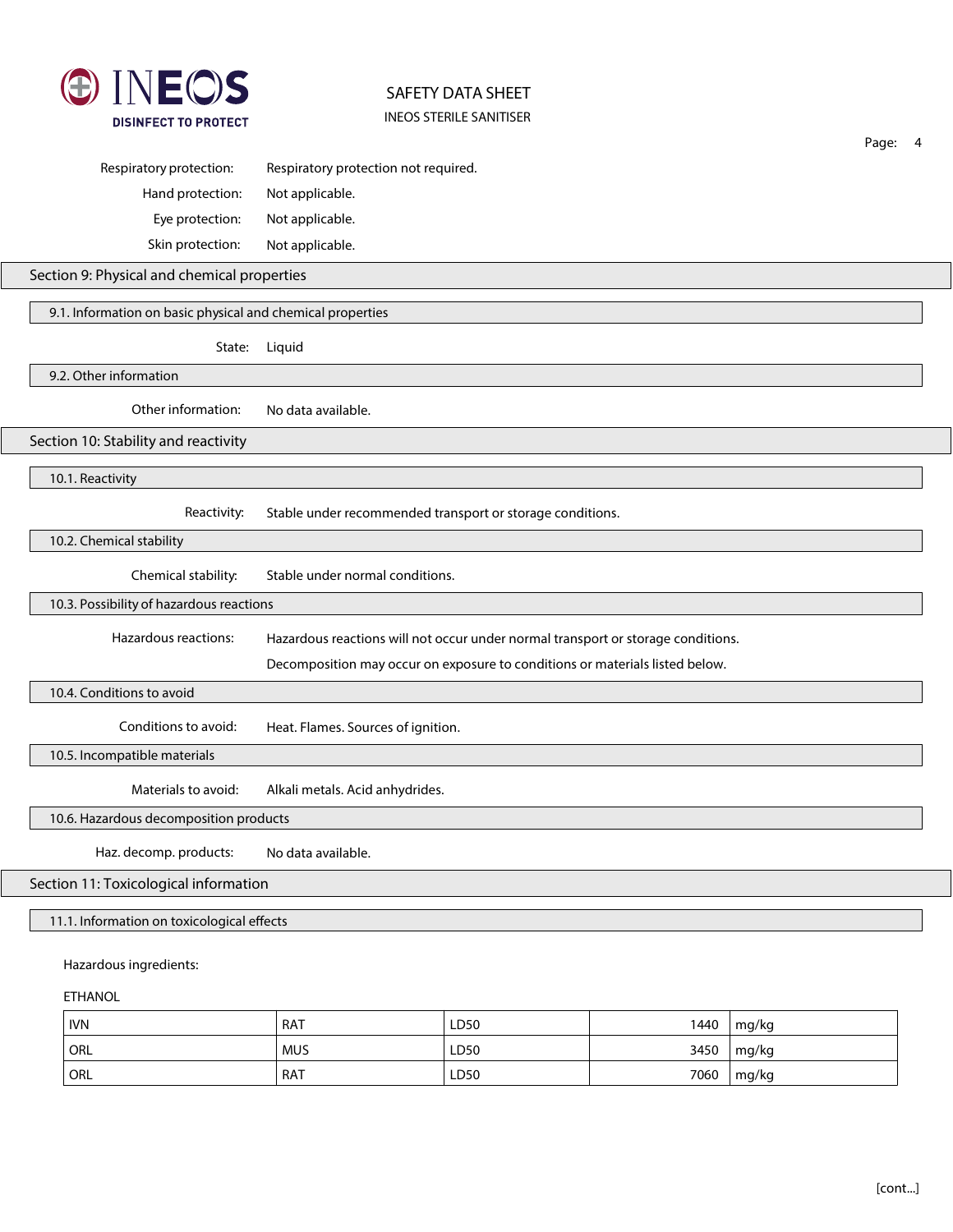

Page: 5

| 14.2. UN proper shipping name                                                  |                    |                                                                                              |                                                                                 |  |  |  |
|--------------------------------------------------------------------------------|--------------------|----------------------------------------------------------------------------------------------|---------------------------------------------------------------------------------|--|--|--|
| UN number:                                                                     | <b>UN1170</b>      |                                                                                              |                                                                                 |  |  |  |
| 14.1. UN number                                                                |                    |                                                                                              |                                                                                 |  |  |  |
| Section 14: Transport information                                              |                    |                                                                                              |                                                                                 |  |  |  |
|                                                                                |                    | regulations regarding disposal.                                                              |                                                                                 |  |  |  |
| NB:                                                                            |                    |                                                                                              | The user's attention is drawn to the possible existence of regional or national |  |  |  |
| Disposal operations:                                                           | No data available. |                                                                                              |                                                                                 |  |  |  |
| 13.1. Waste treatment methods                                                  |                    |                                                                                              |                                                                                 |  |  |  |
| Section 13: Disposal considerations                                            |                    |                                                                                              |                                                                                 |  |  |  |
| Other adverse effects:                                                         | No data available. |                                                                                              |                                                                                 |  |  |  |
| 12.6. Other adverse effects                                                    |                    |                                                                                              |                                                                                 |  |  |  |
| PBT identification:<br>This product is not identified as a PBT/vPvB substance. |                    |                                                                                              |                                                                                 |  |  |  |
| 12.5. Results of PBT and vPvB assessment                                       |                    |                                                                                              |                                                                                 |  |  |  |
| Mobility:                                                                      | No data available. |                                                                                              |                                                                                 |  |  |  |
| 12.4. Mobility in soil                                                         |                    |                                                                                              |                                                                                 |  |  |  |
| Bioaccumulative potential:                                                     | No data available. |                                                                                              |                                                                                 |  |  |  |
| 12.3. Bioaccumulative potential                                                |                    |                                                                                              |                                                                                 |  |  |  |
| Persistence and degradability:                                                 | No data available. |                                                                                              |                                                                                 |  |  |  |
| 12.2. Persistence and degradability                                            |                    |                                                                                              |                                                                                 |  |  |  |
| Ecotoxicity values:                                                            | No data available. |                                                                                              |                                                                                 |  |  |  |
| 12.1. Toxicity                                                                 |                    |                                                                                              |                                                                                 |  |  |  |
| Section 12: Ecological information                                             |                    |                                                                                              |                                                                                 |  |  |  |
| Inhalation:                                                                    | No symptoms.       |                                                                                              |                                                                                 |  |  |  |
| Ingestion:                                                                     |                    | There may be irritation of the throat.                                                       |                                                                                 |  |  |  |
| Eye contact:                                                                   |                    | There may be mild irritation at the site of contact.<br>There may be irritation and redness. |                                                                                 |  |  |  |
| Skin contact:                                                                  |                    |                                                                                              |                                                                                 |  |  |  |
| Symptoms / routes of exposure                                                  |                    |                                                                                              |                                                                                 |  |  |  |
| Serious eye damage/irritation                                                  |                    | OPT                                                                                          | Hazardous: calculated                                                           |  |  |  |
| Hazard                                                                         |                    | Route                                                                                        | <b>Basis</b>                                                                    |  |  |  |

Shipping name: ETHANOL (ETHYL ALCOHOL)